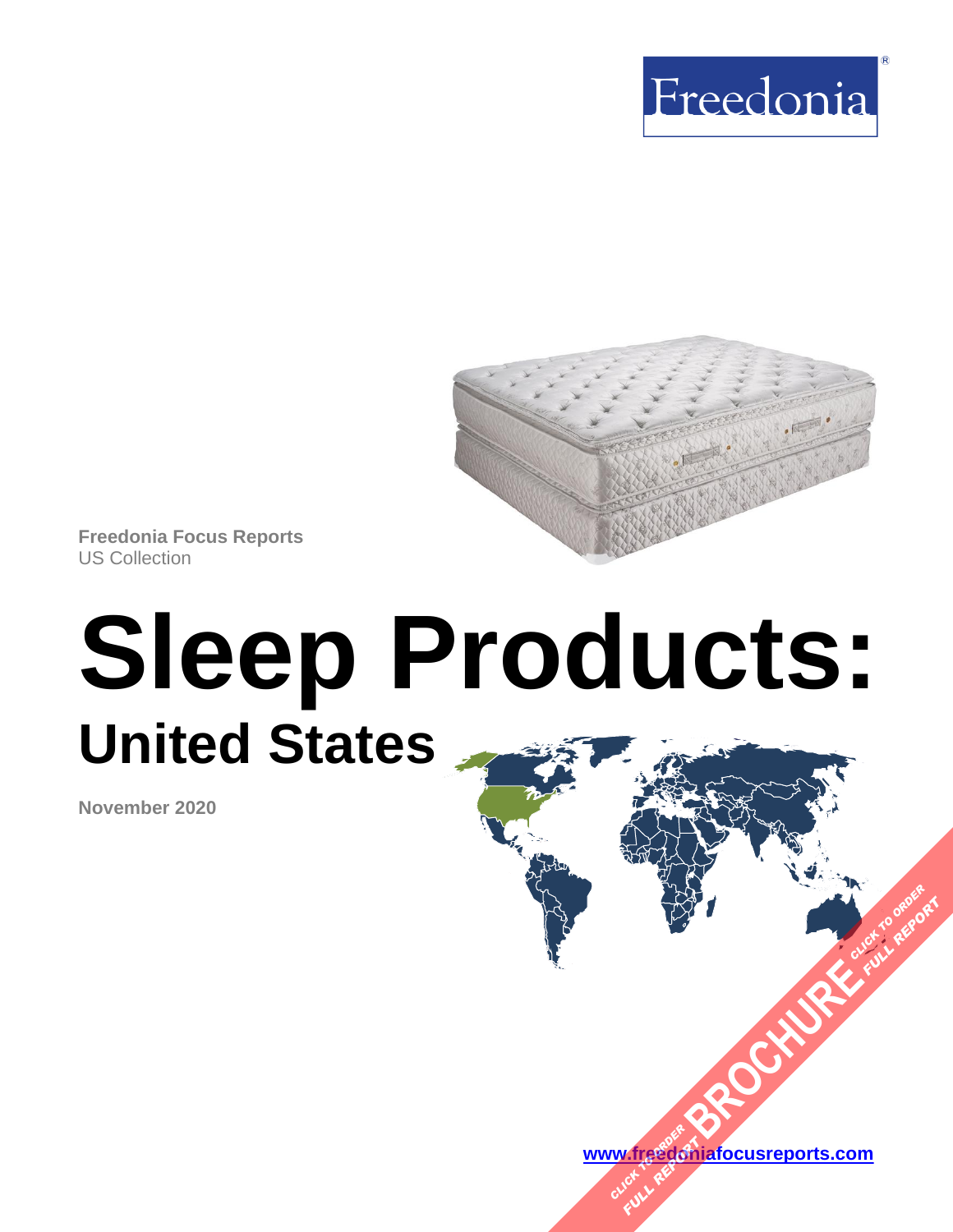# **Table of Contents**

| 1. Highlights                                 | 3              |
|-----------------------------------------------|----------------|
| 2. Market Environment                         | 4              |
| <b>Historical Trends</b>                      | 4              |
| Key Economic Indicators                       | $\overline{7}$ |
| Trade                                         | 8              |
| <b>Retail Overview</b>                        | 9              |
| <b>Environmental &amp; Regulatory Factors</b> | 11             |
| 3. Segmentation & Forecasts                   | 12             |
| Products                                      | 12             |
| <b>Innerspring Mattresses</b>                 | 14             |
| <b>Non-Innerspring Mattresses</b>             | 16             |
| Foundations                                   | 17             |
| Sleep System Ensembles                        | 18             |
| 4. Industry Structure                         | 21             |
| <b>Industry Characteristics</b>               | 21             |
| <b>Market Leaders</b>                         | 23             |
| <b>Tempur Sealy International</b>             | 24             |
| Serta Simmons Bedding                         | 24             |
| Sleep Number                                  | 25             |
| 5. About This Report                          | 26             |
| Scope                                         | 26             |
| Sources                                       | 26             |
| <b>Industry Codes</b>                         | 27             |
| Freedonia Methodology                         | 27             |
| Resources                                     | 29             |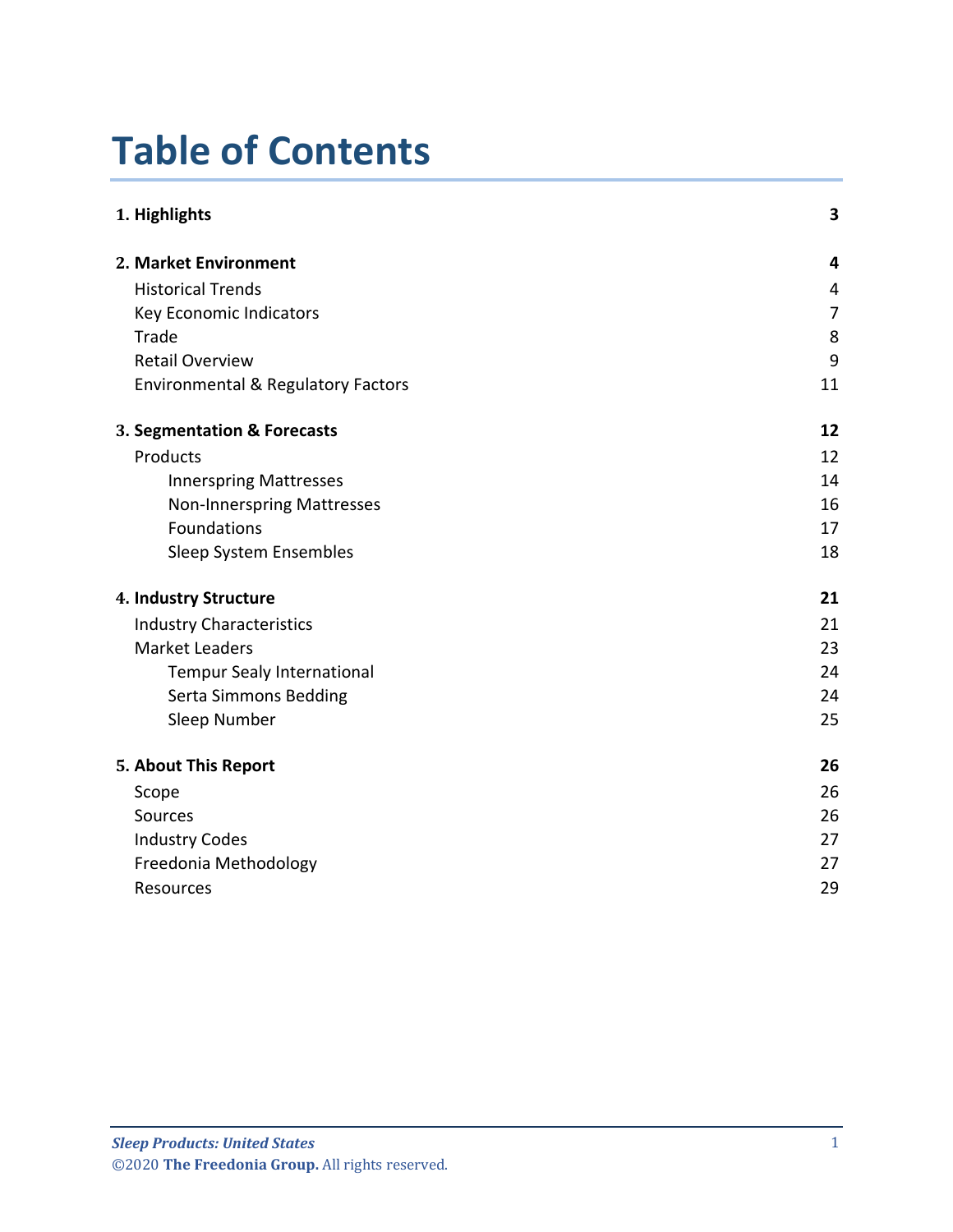# **List of Tables & Figures**

| Figure 1   Key Trends in US Sleep Products Demand, 2019 - 2024                | 3  |
|-------------------------------------------------------------------------------|----|
| Figure 2   US Sleep Products Demand Trends, 2009 - 2019                       | 4  |
| Figure 3   US Survey: Last Purchase of a Mattress by Type, 2020 (%)           | 5  |
| Figure 4   US Survey: Factors that Influenced Purchase, 2020 (%)              | 6  |
| Figure 5   US Survey: Factors that Triggered Purchase, 2020 (%)               | 6  |
| Table 1   Key Indicators for US Sleep Products Demand, 2009 - 2024 (US\$ bil) | 7  |
| Figure 6   US Sleep Products Trade, 2009 - 2019 (US\$ mil)                    | 8  |
| Table 2   US Sleep Products Trade, 2009 - 2019 (US\$ mil)                     | 8  |
| Figure 7   US Sleep Products Demand by Product, 2009 - 2024 (US\$ bil)        | 12 |
| Table 3   US Sleep Products Demand by Product, 2009 - 2024 (US\$ mil)         | 12 |
| Figure 8   US Survey: Impact of COVID-19 on Sleep, 2020 (%)                   | 13 |
| Figure 9   US Survey: Most Used Type of Mattress, 2020 (%)                    | 16 |
| Figure 10   US Sleep Products Demand by Product, 2009 - 2024 (%)              | 20 |
| Figure 11   US Sleep Products Market Share by Company, 2019 (%)               | 23 |
| Table 4   Leading Suppliers to the US Sleep Products Market by Product        | 23 |
| Table 5   NAICS & SIC Codes Related to Sleep Products                         | 27 |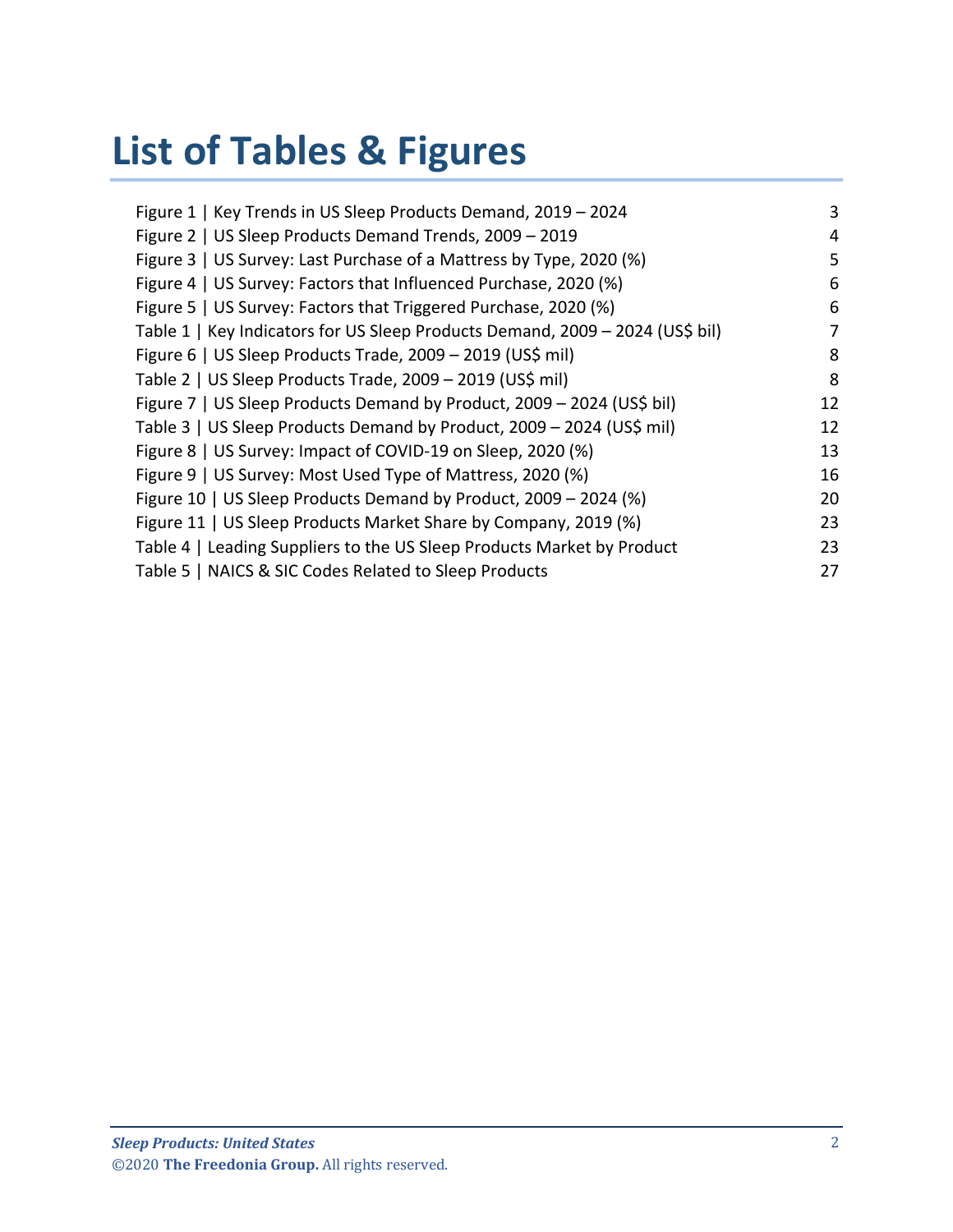# <span id="page-3-0"></span>**About This Report**

## <span id="page-3-1"></span>**Scope**

This report forecasts to 2024 US sleep product demand in US dollars at the manufacturer level. Total demand is segmented by product in terms of:

- innerspring mattresses
- non-innerspring mattresses
- foundations
- sleep system ensembles

To illustrate historical trends, total demand, the various segments, and trade are provided in annual series from 2009 to 2019.

Bed furnishings (e.g., bedspreads, sheets, and pillows) and furniture (e.g., bed frames, bed slats, and headboards) are excluded from the scope of this report. In addition, inflatable mattresses and sleeping bags are not included in this report. Re-exports of sleep products are excluded from demand and trade figures.

Key macroeconomic indicators are also provided with quantified trends. Other various topics, including profiles of pertinent leading companies, are covered in this report. A full outline of report items by page is available in the Table of Contents.

#### <span id="page-3-2"></span>**Sources**

*Sleep Products: United States* (FF20011) represents the synthesis and analysis of data from various primary, secondary, macroeconomic, and demographic sources, such as:

- firms participating in the industry, and their suppliers and customers
- government/public agencies
- intergovernmental and non-governmental organizations
- proprietary national consumer survey data
- trade associations and their publications
- the business and trade press
- indicator forecasts by The Freedonia Group
- the findings of other reports and studies by The Freedonia Group

Specific sources and additional resources are listed in the Resources section of this publication for reference and to facilitate further research.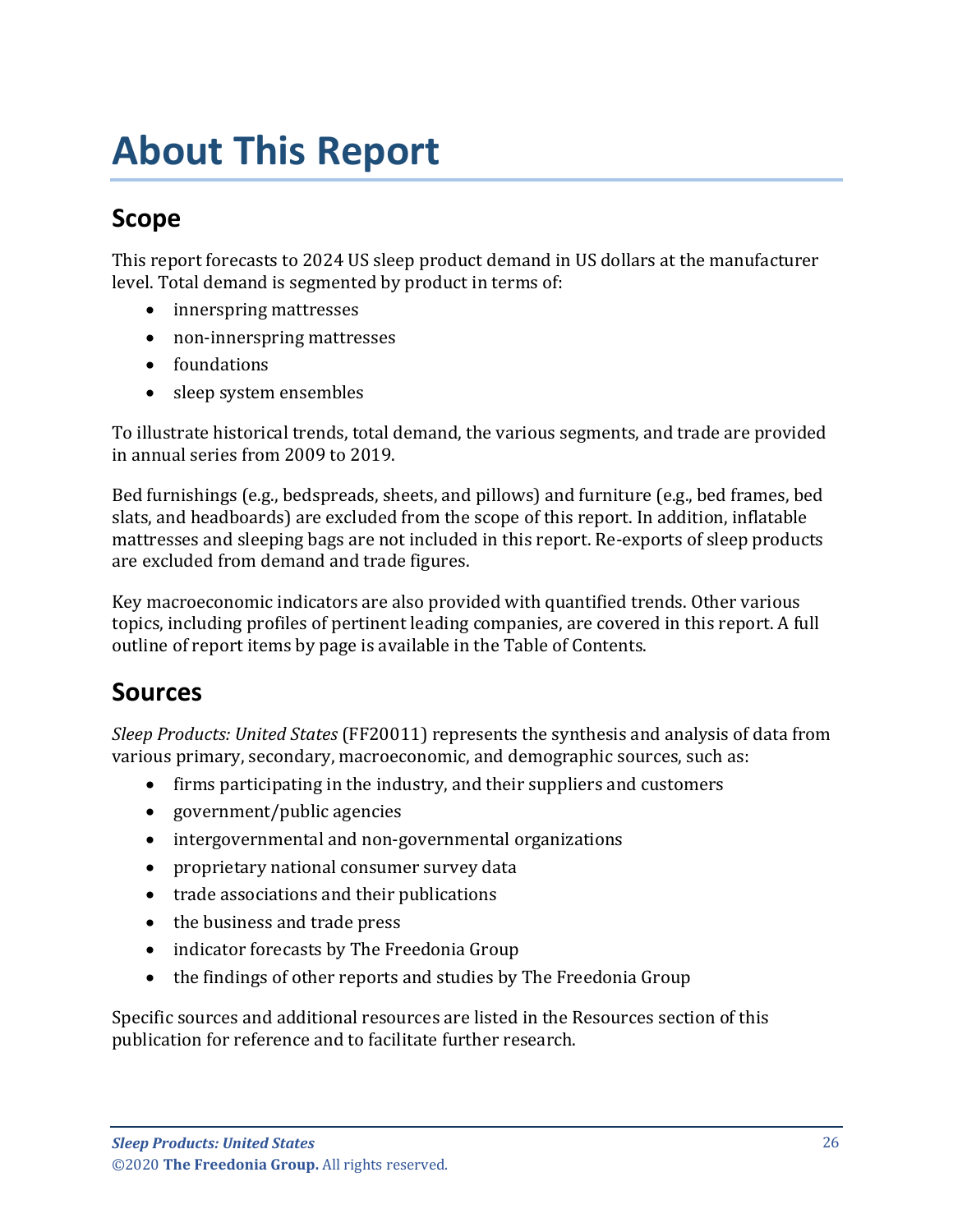## <span id="page-4-0"></span>**Industry Codes**

<span id="page-4-2"></span>

| Table 5   NAICS & SIC Codes Related to Sleep Products |                               |            |                                               |  |
|-------------------------------------------------------|-------------------------------|------------|-----------------------------------------------|--|
| <b>NAICS/SCIAN 2017</b>                               |                               | <b>SIC</b> |                                               |  |
| North American Industry Classification System         |                               |            | <b>Standard Industrial Classification</b>     |  |
| 337910                                                | <b>Mattress Manufacturing</b> | 2515       | Mattresses, Foundations, and Convertible Beds |  |

Source: US Census Bureau

## <span id="page-4-1"></span>**Freedonia Methodology**

The Freedonia Group, a subsidiary of MarketResearch.com, has been in business for more than 30 years and in that time has developed a comprehensive approach to data analysis that takes into account the variety of industries covered and the evolving needs of our customers.

Every industry presents different challenges in market sizing and forecasting, and this requires flexibility in methodology and approach. Freedonia methodology integrates a variety of quantitative and qualitative techniques to present the best overall picture of a market's current position as well as its future outlook: When published data are available, we make sure they are correct and representative of reality. We understand that published data often have flaws either in scope or quality, and adjustments are made accordingly. Where no data are available, we use various methodologies to develop market sizing (both top-down and bottom-up) and then triangulate those results to come up with the most accurate data series possible. Regardless of approach, we also talk to industry participants to verify both historical perspective and future growth opportunities.

Methods used in the preparation of Freedonia market research include, but are not limited to, the following activities: comprehensive data mining and evaluation, primary research, consensus forecasting and analysis, ratio analysis using key indicators, regression analysis, end use growth indices and intensity factors, purchase power parity adjustments for global data, consumer and end user surveys, market share and corporate sales analysis, product lifespan analysis, product or market life cycle analysis, graphical data modeling, long-term historical trend analysis, bottom-up and top-down demand modeling, and comparative market size ranking.

Freedonia quantifies trends in various measures of growth and volatility. Growth (or decline) expressed as an average annual growth rate (AAGR) is the least squares growth rate, which takes into account all available datapoints over a period. The volatility of datapoints around a least squares growth trend over time is expressed via the coefficient of determination, or  $r^2$ . The most stable data series relative to the trend carries an  $r^2$  value of 1.0; the most volatile – 0.0. Growth calculated as a compound annual growth rate (CAGR) employs, by definition, only the first and last datapoints over a period. The CAGR is used to describe forecast growth, defined as the expected trend beginning in the base year and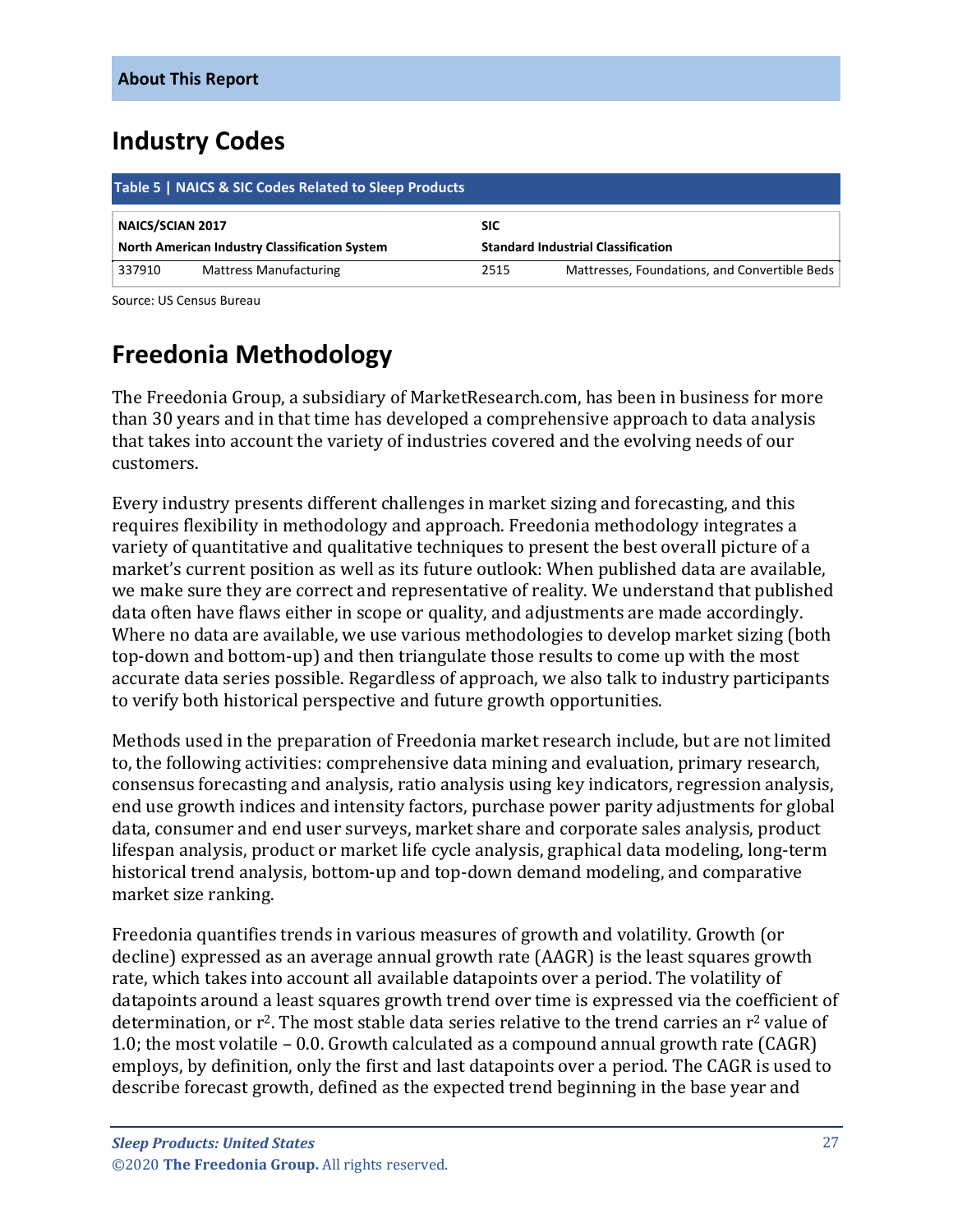ending in the forecast year. Readers are encouraged to consider historical volatility when assessing particular annual values along the forecast trend, including in the forecast year.

## **Copyright & Licensing**

The full report is protected by copyright laws of the United States of America and international treaties. The entire contents of the publication are copyrighted by The Freedonia Group.